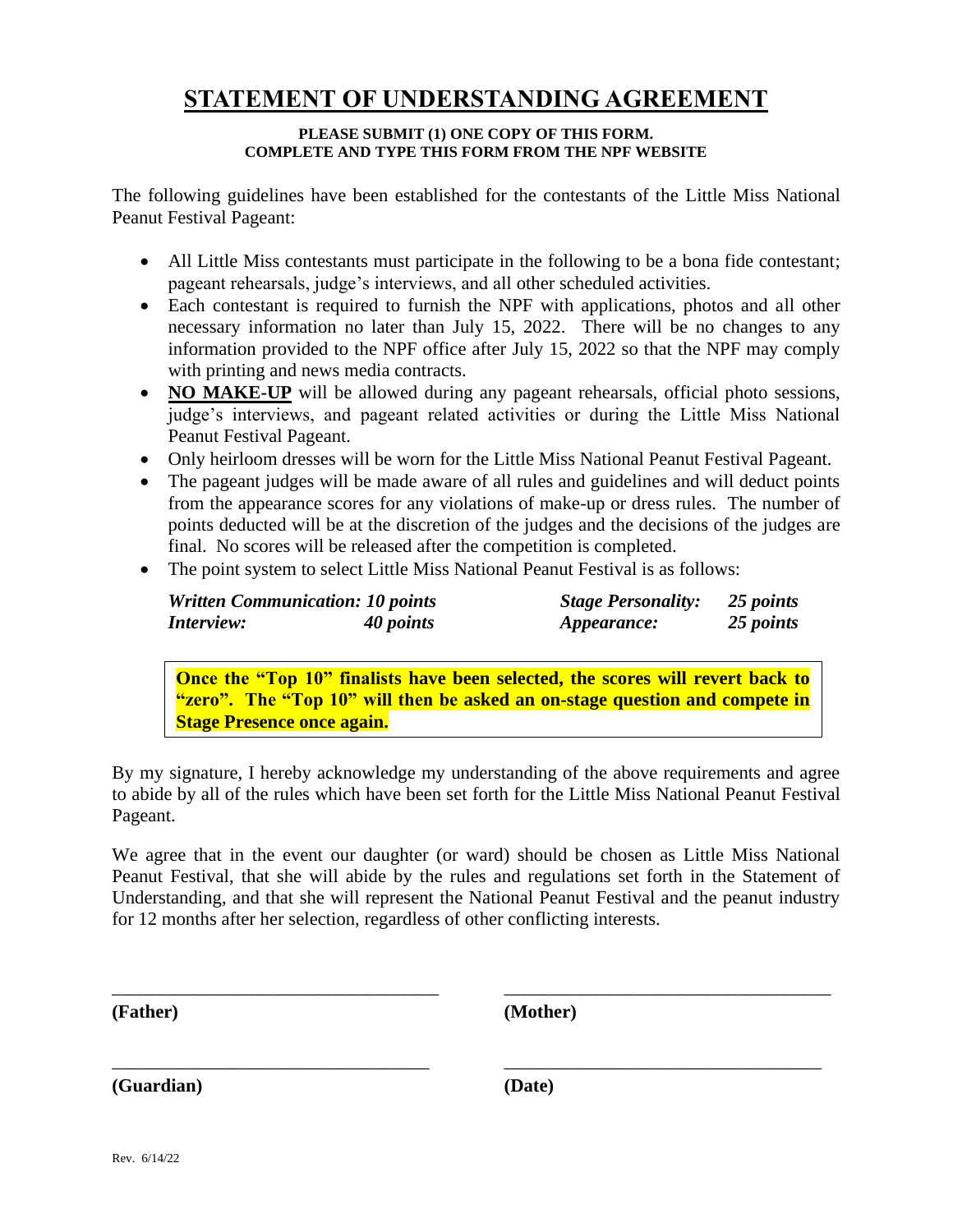## **CERTIFICATE OF HEALTH**

#### **PLEASE SUBMIT ONE (1) COPY OF THIS FORM! SUBSTITUTE FORMS WILL NOT BE ACCEPTED.**

#### **CONTESTANT'S NAME:**

#### **CONTESTANT'S TITLE: \_\_\_\_\_\_\_\_\_\_\_\_\_\_\_\_\_\_\_\_\_\_\_\_\_\_\_\_\_\_\_\_\_\_\_\_\_\_\_\_\_\_\_\_\_\_\_\_\_\_\_\_\_\_**

The following information is needed in the event of any injury or sickness. It will be kept strictly confidential unless there is a need to share the information with an attending physician.

**Person to Notify in Case of Emergency:\_\_\_\_\_\_\_\_\_\_\_\_\_\_\_\_\_\_\_\_\_\_\_\_\_\_\_\_\_\_\_\_\_\_\_\_\_\_\_\_\_\_\_\_**

Telephone: Home: (\_\_\_\_\_) \_\_\_\_\_\_\_\_\_\_\_\_\_\_\_\_\_ Work: (\_\_\_\_) \_\_\_\_\_\_\_\_\_\_\_\_\_\_\_\_\_\_\_\_\_\_\_\_\_

**Private Physician (Name): \_\_\_\_\_\_\_\_\_\_\_\_\_\_\_\_\_\_\_\_\_\_\_\_\_\_\_\_\_\_\_\_\_\_\_\_\_\_\_\_\_\_\_\_\_\_\_\_\_\_\_\_\_\_\_**

**Office Telephone #: \_\_\_\_\_\_\_\_\_\_\_\_\_\_\_\_\_\_\_\_\_\_\_\_\_\_\_\_\_\_\_\_\_\_\_\_\_\_\_\_\_\_\_\_\_\_\_\_\_\_\_\_\_\_\_\_\_\_**

**Present Medications: \_\_\_\_\_\_\_\_\_\_\_\_\_\_\_\_\_\_\_\_\_\_\_\_\_\_\_\_\_\_\_\_\_\_\_\_\_\_\_\_\_\_\_\_\_\_\_\_\_\_\_\_\_\_\_\_\_\_**

**(The following is to be completed by your daughter's physician. The information will be kept confidential.)**

| I have examined                                                                            |  | who                |
|--------------------------------------------------------------------------------------------|--|--------------------|
| will represent the area of                                                                 |  | in the Little Miss |
| National Peanut Festival Pageant and have found nothing that will limit her participation  |  |                    |
| in activities relating to the program, i.e., rehearsals, dance routines, physical fitness, |  |                    |
| schedules, excitement, or any other such activity relating to competition for the title of |  |                    |
| <b>Little Miss National Peanut Festival.</b>                                               |  |                    |

**\_\_\_\_\_\_\_\_\_\_\_\_\_\_\_\_\_\_\_\_\_\_\_\_\_\_\_\_\_\_\_\_\_\_\_\_\_\_\_\_\_\_\_\_\_\_\_\_\_\_ \_\_\_\_\_\_\_\_\_\_\_\_\_\_\_\_\_\_\_\_\_\_\_\_**

**Physician's Signature Date** 

**If there is any limitation, please indicate below.**

**In case of medical emergency, 911 will be called for your daughter. In the event she must be transported to the Emergency Room please submit the following:**

**\_\_\_\_\_\_\_\_\_\_\_\_\_\_\_\_\_\_\_\_\_\_\_\_\_\_\_\_\_\_\_\_\_\_\_\_\_\_\_\_\_\_\_\_\_\_\_\_\_\_\_\_\_\_\_\_\_\_\_\_\_\_\_\_\_\_\_\_\_\_\_\_\_\_\_\_\_\_**

**Insurance Carrier:**  $\blacksquare$ 

**Policy/Code # NO.:**  $\blacksquare$ 

Parent/Guardian Signature:

Rev. 6/14/22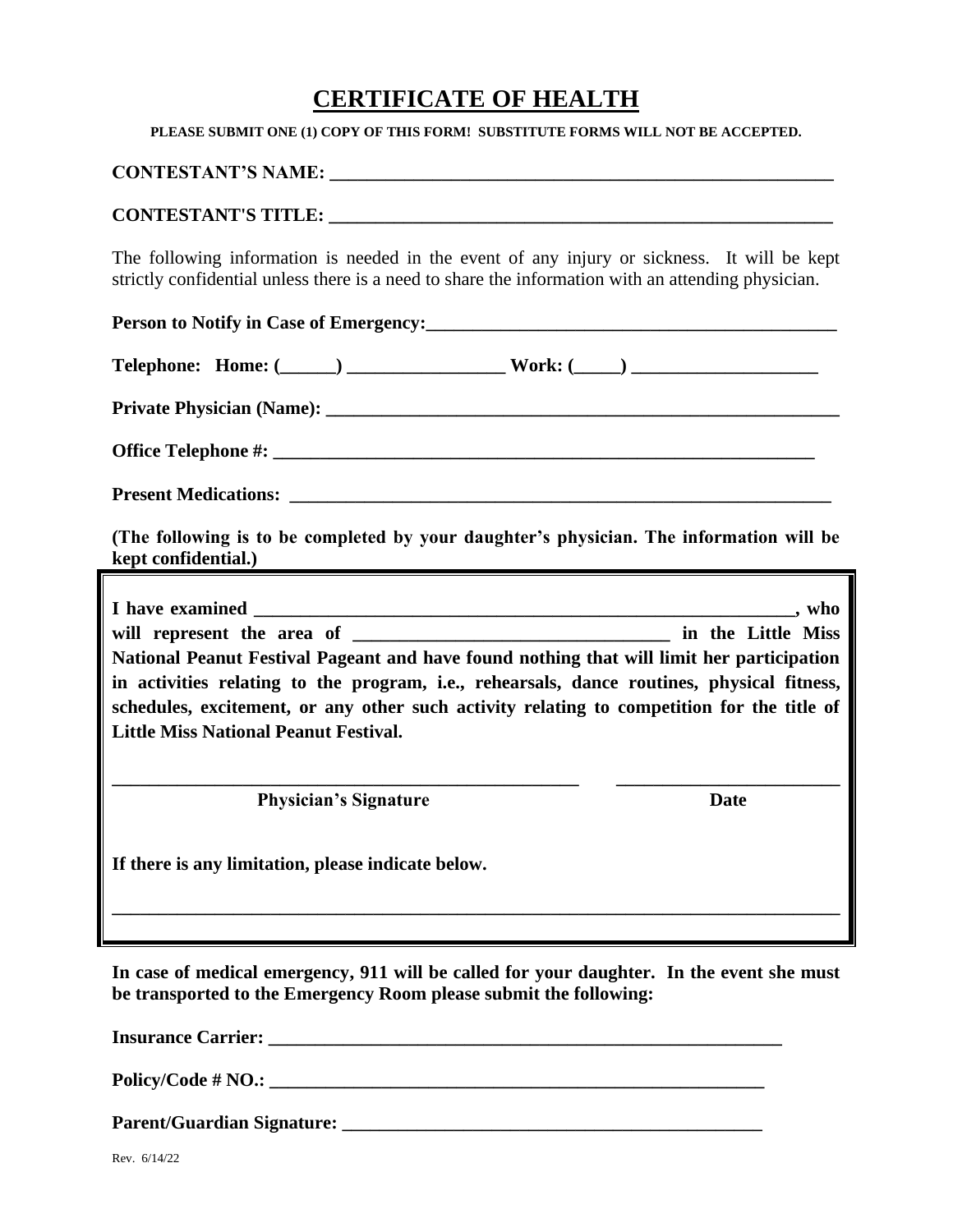# PERSONAL INFORMATION FORM

### SUBMIT SIX COPIES OF THIS FORM COMPLETE AND TYPE THIS FORM FROM THE NPF WEBSITE

|  | FAVORITE HOLIDAY: New York State And The Management Control of the Management Control of the Management Control of the Management Control of the Management Control of the Management Control of the Management Control of the |  |  |  |
|--|--------------------------------------------------------------------------------------------------------------------------------------------------------------------------------------------------------------------------------|--|--|--|
|  |                                                                                                                                                                                                                                |  |  |  |
|  |                                                                                                                                                                                                                                |  |  |  |
|  |                                                                                                                                                                                                                                |  |  |  |
|  |                                                                                                                                                                                                                                |  |  |  |
|  |                                                                                                                                                                                                                                |  |  |  |
|  |                                                                                                                                                                                                                                |  |  |  |
|  |                                                                                                                                                                                                                                |  |  |  |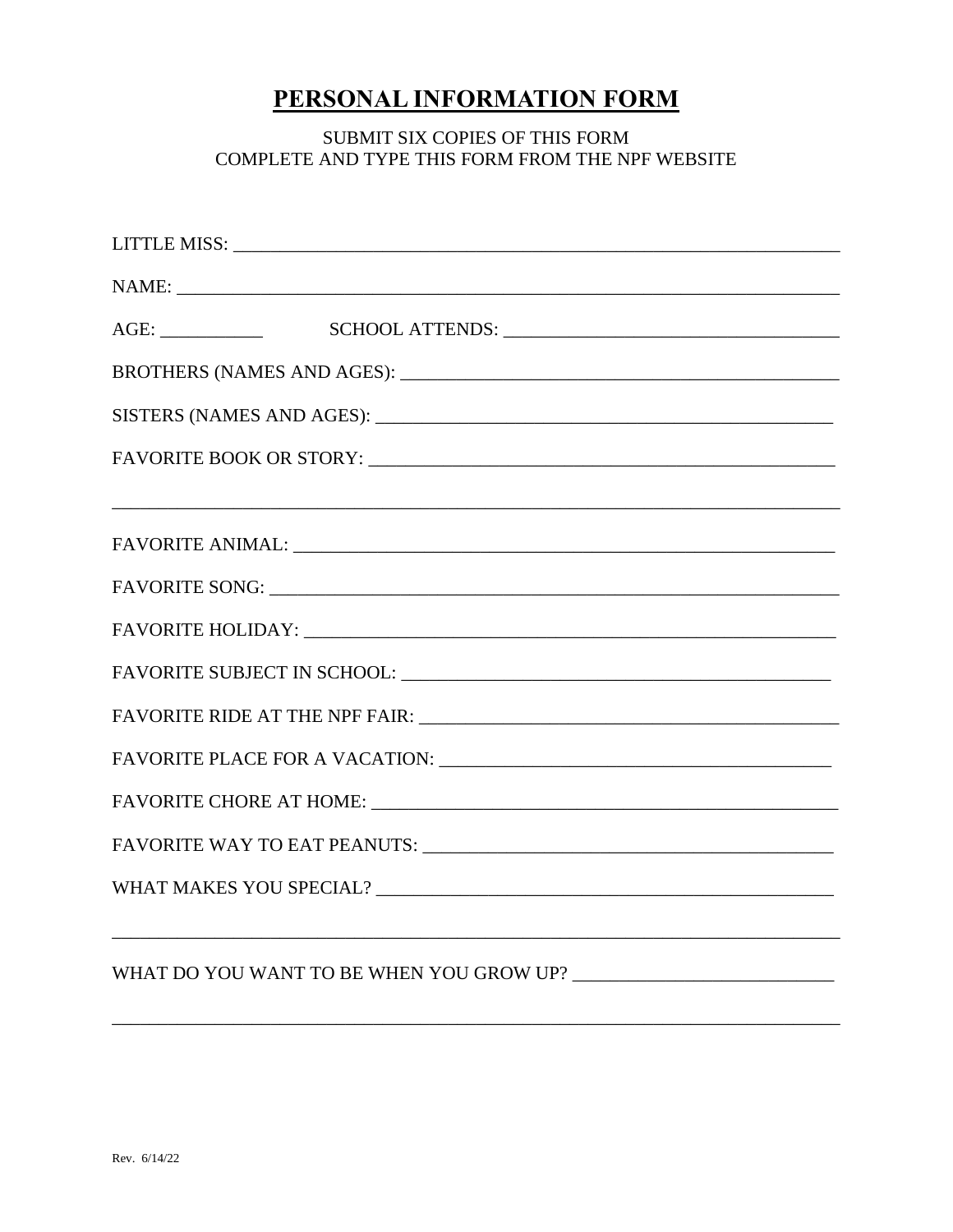## **PHOTO RELEASE FORM**

### SUBMIT ONE COPY OF THIS FORM. COMPLETE AND TYPE THIS FORM FROM THE NPF WEBSITE

Contestant's title: \_\_\_\_\_\_\_\_\_\_\_\_\_\_\_\_\_\_\_\_\_\_\_\_\_\_\_\_\_\_\_\_\_\_\_\_\_\_\_\_\_\_\_\_\_\_\_\_\_\_\_\_\_\_\_\_\_\_\_\_\_\_\_

We (I), the parent(s)/guardian(s) of  $\qquad$ consent for her photographs to be used in newspapers, magazines, television, on the national peanut festival website and in any other legitimate news media for the benefit of the National Peanut Festival Association, Inc.

> \_\_\_\_\_\_\_\_\_\_\_\_\_\_\_\_\_\_\_\_\_\_\_\_\_\_\_\_\_\_\_\_\_\_\_\_\_\_\_\_\_\_\_\_\_\_\_\_\_\_\_\_\_\_\_\_\_\_\_ Father's Signature

> \_\_\_\_\_\_\_\_\_\_\_\_\_\_\_\_\_\_\_\_\_\_\_\_\_\_\_\_\_\_\_\_\_\_\_\_\_\_\_\_\_\_\_\_\_\_\_\_\_\_\_\_\_\_\_\_\_\_\_ Mother's Signature

> \_\_\_\_\_\_\_\_\_\_\_\_\_\_\_\_\_\_\_\_\_\_\_\_\_\_\_\_\_\_\_\_\_\_\_\_\_\_\_\_\_\_\_\_\_\_\_\_\_\_\_\_\_\_\_\_\_\_\_ Guardian's Signature

> > \_\_\_\_\_\_\_\_\_\_\_\_\_\_\_\_\_ Date